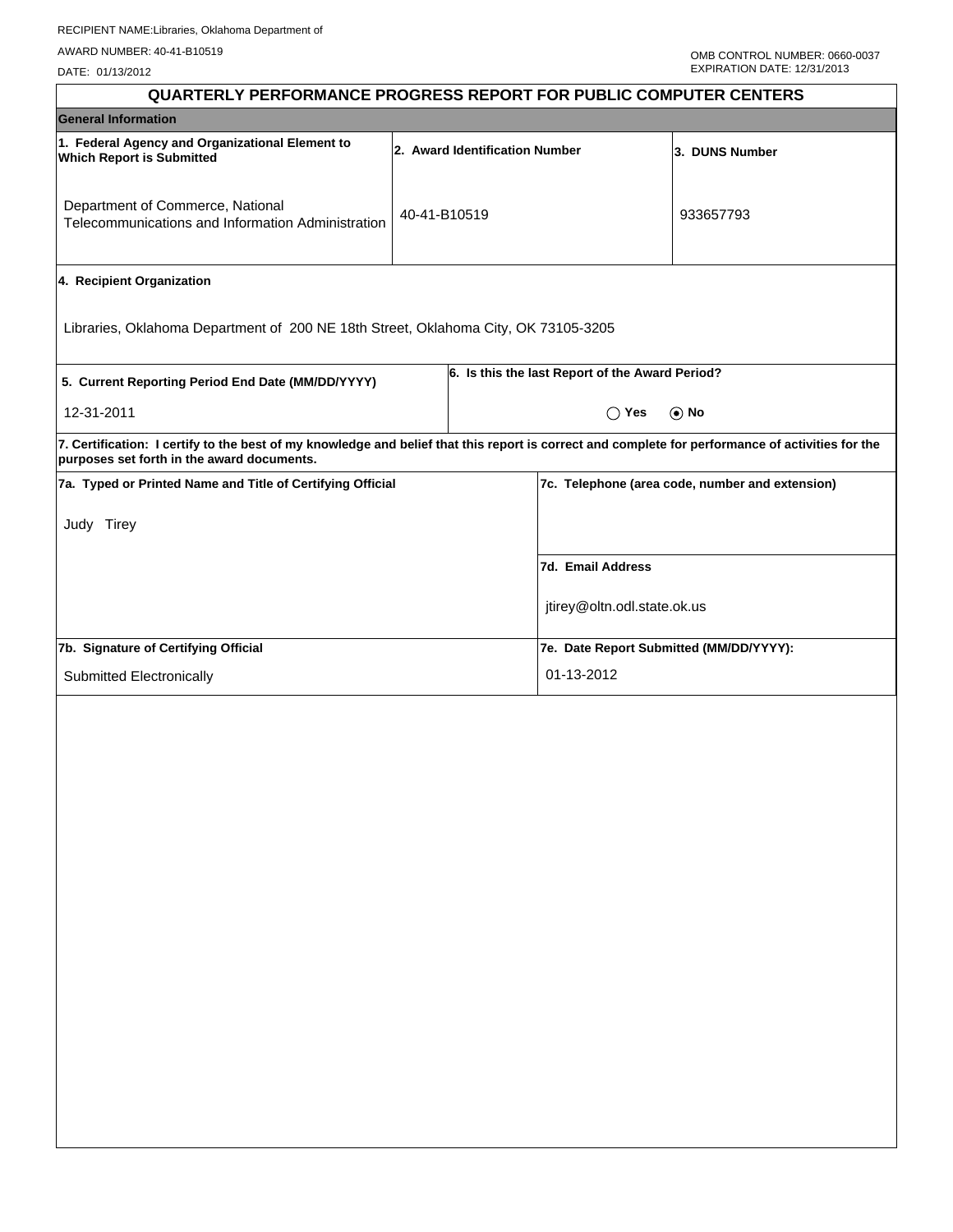DATE: 01/13/2012

**Project Indicators (This Quarter)**

## **1. Please describe significant project accomplishments completed during this quarter (600 words or less).**

Six libraries' patrons are now enjoying increased internet speed. The increase affects 50 new computers for a total of 186 computers currently running at a higher broadband speed.

Vendors continued to contact libraries and install routers, switches, and broadband upgrades. This continues to be a slow process as multiple vendors are involved and scheduling is difficult.

Video cameras which were ordered last quarter for use on desktop computers were delivered to libraries.

Videoconferencing equipment was installed at the Thomas J. Harrison Public Library in Pryor. The Okconnect project director, library director, library IT department, the City of Pryor IT manager, and the SKC representative participated. The SKC representative held a short training session for staff.

A 'Certification for Public Librarians' class, "Technology in the library" was conducted at the Oklahoma Department of Libraries (ODL) via videoconferencing. Six librarians attended at the ODL site with an additional six via videoconferencing from the Ponca City Public Library.

Surveymonkey surveys were sent to Okconnect libraries to obtain data for sub-recipient reports. The Stillwater Public Library purchased five tables for their computer lab. The lab was used to host an e-book open house event where customers could bring their e-readers and learn how to download free library books. Over 100 people attended. Construction continued on the new computer lab at the Shawnee Public Library which will give Shawnee residents access to broadband internet and videoconferencing capabilities. The Tahlequah Public Library is in the midst of construction to remodel an existing meeting room into a computer lab with twenty desktop computers available to the public.

**2. Please provide the percent complete for the following key milestones in your project. Write "0" in the Percent Complete column and "N/ A" in the Narrative column if your project does not include this activity. If you provided additional milestones in your baseline report, please insert them at the bottom of the table. Figures should be reported cumulatively from award inception to the end of the most recent reporting quarter. Please provide a narrative description if the percent complete is different from the target provided in your baseline plan (300 words or less).**

|      | <b>Milestone</b>                         | <b>Percent</b><br>Complete | Narrative (describe your reasons for any variance from the baseline<br>plan or any other relevant information)                                                                                                                                                                                                                   |
|------|------------------------------------------|----------------------------|----------------------------------------------------------------------------------------------------------------------------------------------------------------------------------------------------------------------------------------------------------------------------------------------------------------------------------|
|      | 2.a. Overall Project                     | 26                         | 2011 Erate still has not been awarded and this continues to<br>affect the Okconnect project. Videoconferencing equipment will<br>be paid by Erate if awarded. However, if they are purchased<br>ahead of time there is no reimbursement. This delays the<br>purchase of most videoconferencing equipment, servers and<br>blades. |
|      | 2.b. Equipment / Supply Purchases        |                            | Progress reported in Question 4 below                                                                                                                                                                                                                                                                                            |
|      | 2.c. Public Computer Centers Established |                            | Progress reported in Question 4 below                                                                                                                                                                                                                                                                                            |
|      | 2.d. Public Computer Centers Improved    |                            | Progress reported in Question 4 below                                                                                                                                                                                                                                                                                            |
| 2.e. | <b>New Workstations Installed</b>        |                            | Progress reported in Question 4 below                                                                                                                                                                                                                                                                                            |
|      | 2.f. Existing Workstations Upgraded      |                            | Progress reported in Question 4 below                                                                                                                                                                                                                                                                                            |
|      | 2.g. Outreach Activities                 |                            | Progress reported in Question 4 below                                                                                                                                                                                                                                                                                            |
|      | 2.h. Training Programs                   |                            | Progress reported in Question 4 below                                                                                                                                                                                                                                                                                            |
|      | 2.i. Other (please specify):             |                            | Progress reported in Question 4 below                                                                                                                                                                                                                                                                                            |

**3. Please describe any challenges or issues faced during this past quarter in achieving planned progress against the project milestones listed above. In particular, please identify any areas or issues where technical assistance from the BTOP program may be useful (600 words or less).**

Libraries continue to receive increased broadband, routers and firewalls as the vendors complete their installations. However, three issues continue to contribute to a slower pace than anticipated. Every order relating to equipment must be approved by the Oklahoma Office of State Finance. As many state agencies, they are understaffed and often it is a wait to receive approval. Another factor is the multiple vendors who are involved with the project. Each was selected through the Erate bid process and is working hard. However, scheduling each service or installation in the proper order is challenging and waiting periods can be longer than expected. The third issue is the Erate application has not yet been approved, so it is hard to purchase equipment and implement programs when this section of the budget is unknown. All three issues are out of Okconnect staff's control, but continue to slow down project implementation.

**4. Please provide actual total numbers to date or typical averages for the following key indicators, as specified in the question. Write "0" in**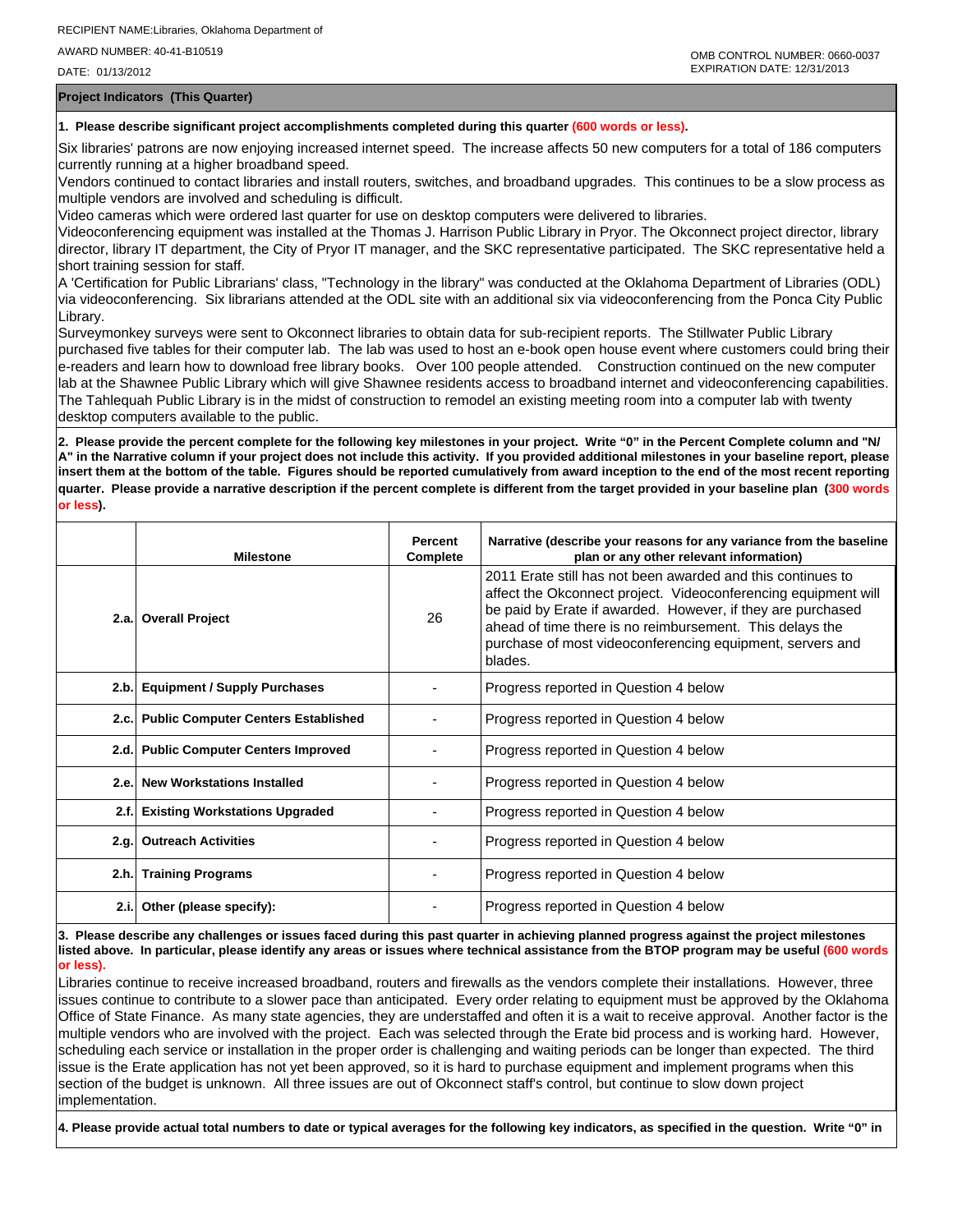## RECIPIENT NAME:Libraries, Oklahoma Department of

AWARD NUMBER: 40-41-B10519 DATE: 01/13/2012

**the Total column and "N/A" in the Narrative column if your project does not include this activity. Unless otherwise indicated below, figures should be reported cumulatively from award inception to the end of the most recent reporting quarter. Please provide a narrative explanation if the total is different from the target provided in your baseline plan (300 words or less).** 

|                                                                   | <b>Indicator</b>                                                                                                      |  | <b>Total</b>                                 | Narrative (describe your reasons for any variance from the baseline<br>plan or any other relevant information)                                                                                            |  |  |  |  |
|-------------------------------------------------------------------|-----------------------------------------------------------------------------------------------------------------------|--|----------------------------------------------|-----------------------------------------------------------------------------------------------------------------------------------------------------------------------------------------------------------|--|--|--|--|
|                                                                   | 4.a. New workstations installed and available<br>to the public                                                        |  | 209                                          | Some of the small rural libraries do not have enough time to get<br>the software installed and the computers ready for public use. We<br>are considering hiring technical assistance for those libraries. |  |  |  |  |
|                                                                   | 4.b. Average users per week (NOT cumulative)                                                                          |  | 13,069                                       | <b>NA</b>                                                                                                                                                                                                 |  |  |  |  |
|                                                                   | Number of PCCs with upgraded broadband<br>4.c.<br>connectivity                                                        |  | 123                                          | <b>NA</b>                                                                                                                                                                                                 |  |  |  |  |
| 4.d.                                                              | Number of PCCs with new broadband<br><b>wireless connectivity</b>                                                     |  | $\Omega$                                     | <b>NA</b>                                                                                                                                                                                                 |  |  |  |  |
|                                                                   | Number of additional hours per week<br>4.e. existing and new PCCs are open to the<br>public as a result of BTOP funds |  | 0                                            | <b>NA</b>                                                                                                                                                                                                 |  |  |  |  |
|                                                                   |                                                                                                                       |  |                                              | 5. Training Programs. In the chart below, please describe the training programs provided at each of your BTOP-funded PCCs.                                                                                |  |  |  |  |
| Length of Program (per hour<br>Name of Training Program<br>basis) |                                                                                                                       |  | <b>Number of Participants per</b><br>Program | <b>Number of Training Hours per</b><br>Program                                                                                                                                                            |  |  |  |  |
| 2<br>Research databases                                           |                                                                                                                       |  | $\overline{2}$<br>4                          |                                                                                                                                                                                                           |  |  |  |  |
| 2<br>Email basics                                                 |                                                                                                                       |  | $\overline{2}$<br>4                          |                                                                                                                                                                                                           |  |  |  |  |
| 2<br>Basic computer class                                         |                                                                                                                       |  | 3<br>6                                       |                                                                                                                                                                                                           |  |  |  |  |
| 2<br><b>Basic internet</b>                                        |                                                                                                                       |  | 2                                            | 4                                                                                                                                                                                                         |  |  |  |  |

| Basic internet |  |  |
|----------------|--|--|
| Email basics   |  |  |
| Basic internet |  |  |

Add Training Program Remove Training Program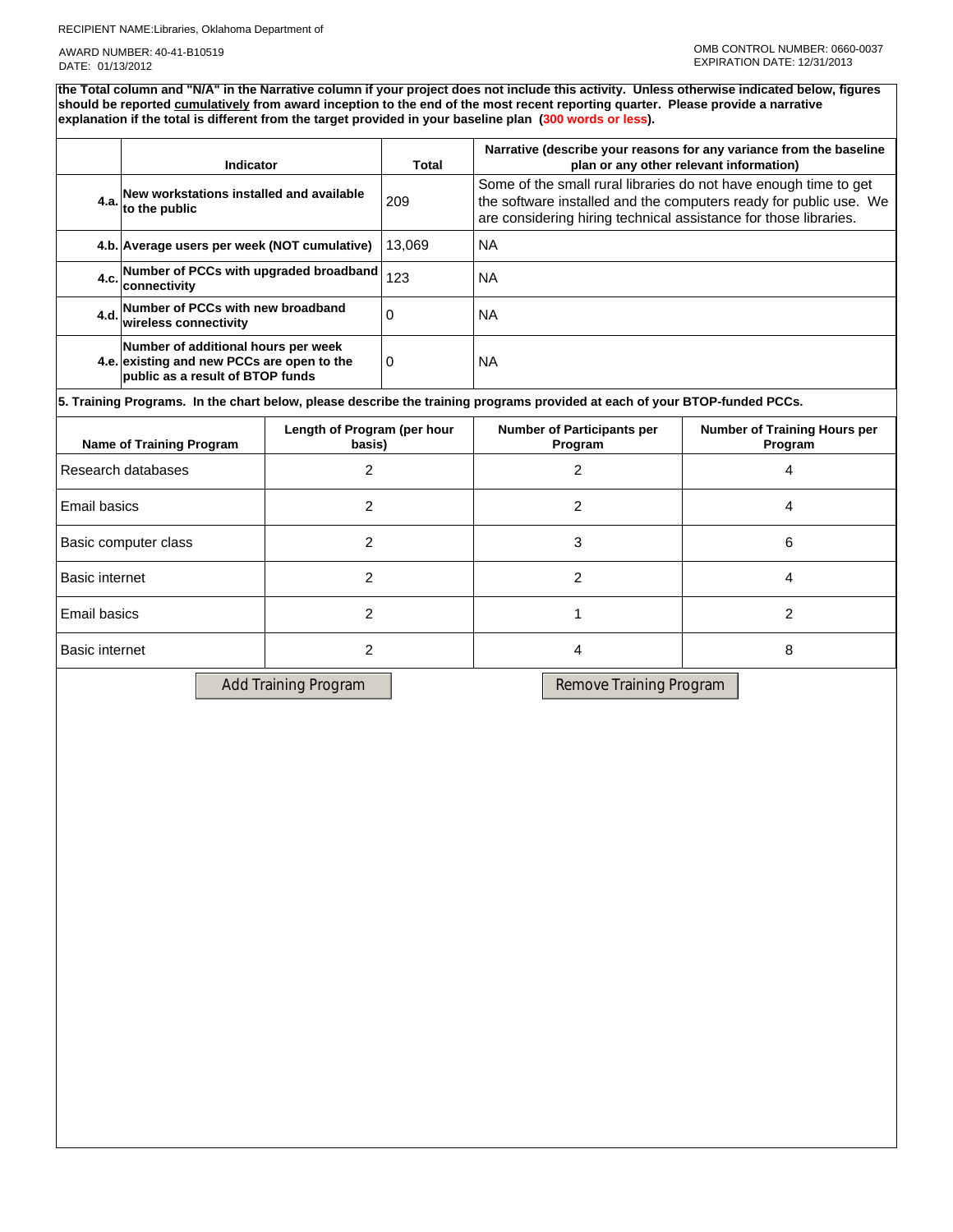AWARD NUMBER: 40-41-B10519 DATE: 01/13/2012

**Project Indicators (Next Quarter)**

**1. Please describe significant project accomplishments planned for completion during the next quarter (600 words or less).**

Vendors will continue to visit libraries to install routers, firewalls, videoconferencing equipment and upgrade broadband speed. Okconnect staff will continue to address issues of scheduling multiple vendors in proper order and verifying that work has been accomplished. Significant time is spent on the phone with libraries answering questions and troubleshooting. Additional videoconferencing units will be ordered and installed. One Okconnect staff member will attend videoconferencing installations. Staff continue to expect (hope) for verification of Erate award. If award is received, this would greatly increase the rate of purchase of the remaining videoconferencing equipment, blades and servers. In the meantime, staff will work with Kellogg Sovereign to complete the 2012 Erate application for Okconnect libraries.

**2. Please provide the percent complete anticipated for the following key milestones in your project as of the end of the next quarter. Write "0" in the second column if your project does not include this activity. Figures should be reported cumulatively from award inception to the end of the next reporting quarter. Please provide a narrative description if the planned percent complete is different from the target provided in your baseline plan (300 words or less).**

|      | <b>Milestone</b>                           | <b>Planned</b><br><b>Percent</b><br>Complete | Narrative (describe reasons for any variance from baseline plan<br>or any relevant information)                               |
|------|--------------------------------------------|----------------------------------------------|-------------------------------------------------------------------------------------------------------------------------------|
| 2.a. | <b>Overall Project</b>                     | 46                                           | 2011 Erate awards have not been issued. This affects the<br>amount and timing for purchase of videoconferencing<br>equipment. |
| 2.b. | <b>Equipment / Supply Purchases</b>        |                                              | Milestone Data Not Required                                                                                                   |
| 2.c. | <b>Public Computer Centers Established</b> |                                              | Milestone Data Not Required                                                                                                   |
| 2.d. | <b>Public Computer Centers Improved</b>    |                                              | Milestone Data Not Required                                                                                                   |
| 2.e. | <b>New Workstations Installed</b>          |                                              | Milestone Data Not Required                                                                                                   |
| 2.f. | <b>Existing Workstations Upgraded</b>      |                                              | Milestone Data Not Required                                                                                                   |
| 2.g. | <b>Outreach Activities</b>                 |                                              | Milestone Data Not Required                                                                                                   |
| 2.h. | <b>Training Programs</b>                   |                                              | Milestone Data Not Required                                                                                                   |
| 2.i. | Other (please specify):                    |                                              | Milestone Data Not Required                                                                                                   |

**3. Please describe any challenges or issues anticipated during the next quarter that may impact planned progress against the project milestones listed above. In particular, please identify any areas or issues where technical assistance from the BTOP program may be useful (600 words or less).**

Okconnect staff will strive to comply with the 67% completion rate expected by the BTOP grant agreement. This will be difficult as most of the issues are beyond staff control. Staff will continue to work with vendors to get completion of as much installation as possible, but this is dependent upon their schedules and available workers. If the Okconnect Erate consortium receives the Erate award, staff will be prepared to rapidly present orders to Office of State Finance for approval and submit to vendors as soon as possible.